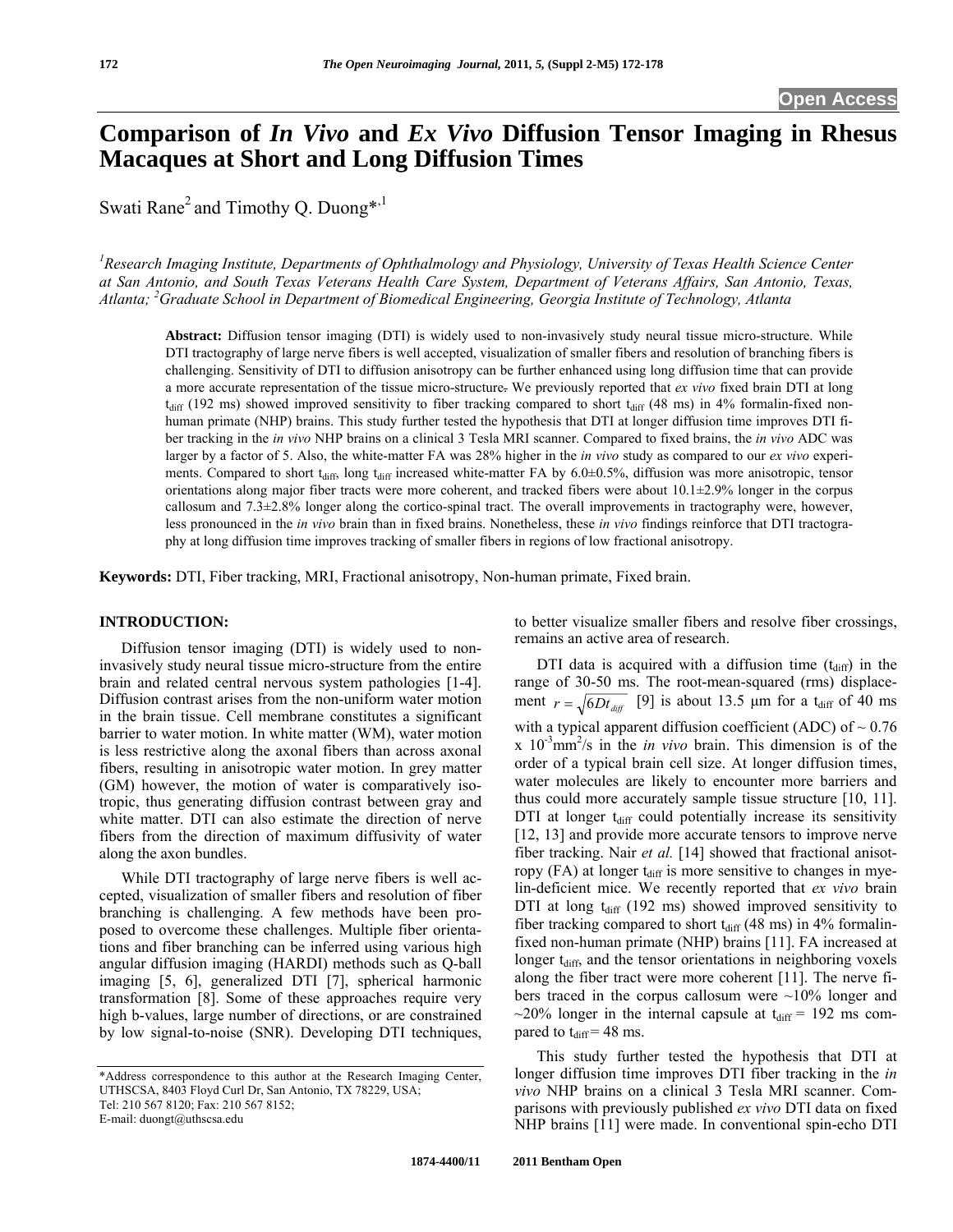sequences, longer diffusion time requires longer echo time resulting in significant signal loss due to T2 decay. In contrast, in Stimulated-Echo-Acquisition-Mode (STEAM) sequence [3, 15], the mixing time can be increased to achieve long diffusion time without increasing echo time, avoiding signal loss due to T2 decay (Fig. **1**). DTI was performed with short (50 ms) and long (200 ms) diffusion times. DTI parameters such as FA, CL (linear anisotropy), CP (planar anisotropy) and CS (spherical anisotropy) [16] , directional entropy (DE) [17] and deterministic fiber tractography using line propagation [18] were compared between long and short  $t_{diff}$  with matched signal-to-noise ratio (SNR) and identical statistical thresholds. Comparison was also made with conventional DTI acquisition using double spin-echo acquisition (DSE) [19].

### **MATERIALS AND METHODOLOGY**

#### *Ex vivo* **Preparation**

 For the *ex vivo* studies, data were those from a previous study [11]. Eight rhesus monkey brains were perfusion-fixed with 4% formalin for 2-3 days as reported in this study. The sample was rinsed with water to remove formalin and immersed in water containing 0.018 mg/ml MION particles. Submersion in aqueous solution prevented susceptibility artifacts at the tissue-air interface. Images suffered from Gibbs ringing artifact due to the strong signal that was detected if pure water or saline was used. Addition of MION particles reduced the T2\* of the solution, thereby eliminating Gibbs ringing. MION particles were large enough to remain outside the brain tissue. The sample was immobilized in the container using plastic holders.

#### *In Vivo* **Preparation**

 For the *in vivo* studies, six rhesus monkeys (2 male, 4 female) were anesthetized initially with telazol (3-5 mg/kg) and maintained with 1-1.5% isoflurane during MRI scans as per institutional approval. The eyes were coated with PuraLube to prevent dryness. Lactate ringer solution (10 ml/kg/hr) was administered via an i.v. line. The animals were placed in a holder using a mouth-piece and ear bars. Heartrate, respiration, temperature and blood pressure were continuously monitored during the experiment. All procedures were performed with Institutional Animal Care and Use Committee approval.

## **MRI**

 All experiments were done on a Siemens® TRIO 3 Tesla (Siemens, Erlangen, Germany) human scanner. Stimulated Echo Acquisition Mode (STEAM) [20,21] sequence was used to allow an increase in diffusion by increasing the mixing time, TM. Geometric averaging was used for STEAM to reduce the contribution of cross terms [22, 23].

 The *ex vivo* MRI parameters were: 16-shot STEAM EPI, TR/TE = 3000 ms/80 ms,  $\delta$  = 17 ms,  $\Delta$  = 21 ms for short t<sub>diff</sub> (48 ms) and 169 ms for long  $t_{diff}$  (192 ms), directions = 30, b  $= 1700$  s/mm<sup>2</sup>, resolution = 0.54 x 0.54 x 2 mm and number of averages = 34 for short  $t_{diff}$ , 70 for long  $t_{diff}$ . These sequences are referred to as STEAM48 and STEAM196 henceforth.

 The *in vivo* MRI parameters were: 4-shot EPI, TR /TE = 3000/63 ms,  $\delta$  = 17 ms,  $\Delta$  = 31 ms for short t<sub>diff</sub> (50 ms) and 181 ms for long  $t_{diff}$  (200 ms), directions = 60, b = 1200  $s/mm^2$ , resolution = 1x1x1 mm and number of averages = 3 for short t<sub>diff</sub>, 6 for long t<sub>diff</sub>. These *in vivo* sequences are referred to as STEAM50 and STEAM200.

 DSE was also acquired with MRI parameters similar to the STEAM50 except  $TE = 91$  ms which was the shortest  $TE$ possible. The numbers of averages among STEAM DTI acquisitions at short and long t<sub>diff</sub> and DSE were adjusted to match SNR for comparison.

# **Geometric Measures of Anisotropy and Directional Entropy**

 In addition to the commonly used DTI parameters such as ADC and FA, geometric measures of anisotropy – CL, CP and CS [11, 16] – were also analyzed to evaluate the diffusion sensitivity at long t<sub>diff</sub>. CL, CP and CS are measures of linear, planar and spherical anisotropy and are derived from



**Fig. (1).** Stimulated Echo Acquisition Mode Sequence with diffusion gradients. The mixing time, TM, can be increased, thereby increasing Δ (duration for which diffusion gradients are applied)*,* and thereby achieve longer diffusion times without increase in TE.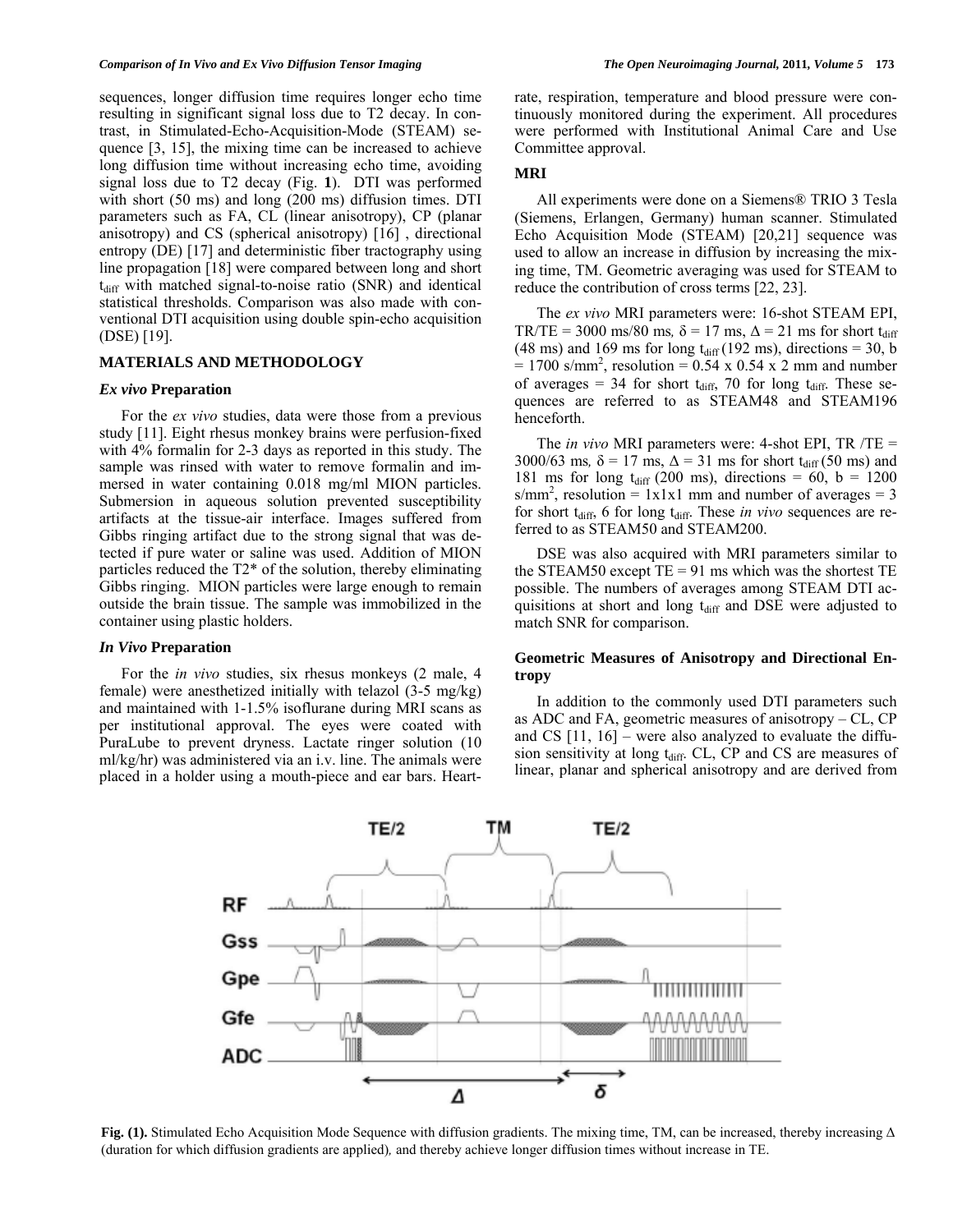the principle eigen values  $\lambda_1$ ,  $\lambda_2$  and  $\lambda_3$  as follows [16]:

$$
CS = \frac{\lambda_3}{3\langle \lambda \rangle}, CP = \frac{2(\lambda_2 - \lambda_3)}{3\langle \lambda \rangle}, CL = \frac{\lambda_1 - \lambda_2}{3\langle \lambda \rangle}, \text{ where } \langle \lambda \rangle = \frac{\lambda_1 + \lambda_2 + \lambda_3}{3}.
$$

Geometric measures were plotted in the form of three phase plots [11]. To that effect, x and y co-ordinates [32] to represent anisotropy can be plotted using

$$
x = \frac{1 - CP + CL}{\sqrt{3}},
$$
  
y = 1 - CP - CL [1]

 Changes in anisotropic diffusion in terms of CL and CP and isotropic diffusion in term of  $CS$  due to long  $t_{diff}$  can be depicted on these plots.

 Further, to verify the coherence of tensor directionality along a fiber tract, directional entropy (DE) [17] was also measured. DE is inversely proportional to the inter-voxel

tensor coherence along a nerve fiber. DTI at long  $t_{diff}$  would produce more coherent tensor orientations along a fiber tract and hence a reduced DE is expected.

# **Tractography**

 FA, ADC, parallel and perpendicular diffusivity were calculated. Nerve fiber tracks were tracked from the tensor data, using either line propagation techniques or probabilistic maps. While line propagation techniques such as Fiber Assignments by Continuous Tracking (FACT) [24] offer a comparatively simple approach to visualize various neural pathways, the technique relies heavily on the estimated tensor data and hence on image quality and SNR. Probabilistic approaches [25-27] compute a 3D connectivity map representing all the likely neural pathways that may exist at the selected seed in the brain volume. However, these techniques require a priori knowledge of the neural tracts in the brain region of interest were a database of numerous DTI scans is



**Fig. (2).** (a) ADC in the GM and WM in the *in vivo* and *ex vivo* experiments. Compared to the *in vivo* values, ADC in the WM was reduced by almost by 61 ± 5% and ADC in the GM decreased by 39 ± 8% in the *ex vivo* samples. (b) Comparison of FA in the *in vivo* and *ex vivo* samples. FA reduced by almost 28% in the WM in the *ex vivo* study while in the GM the decrease was less prominent at 10% compared to the *in vivo* FA. (*Ex vivo* data obtained from [11])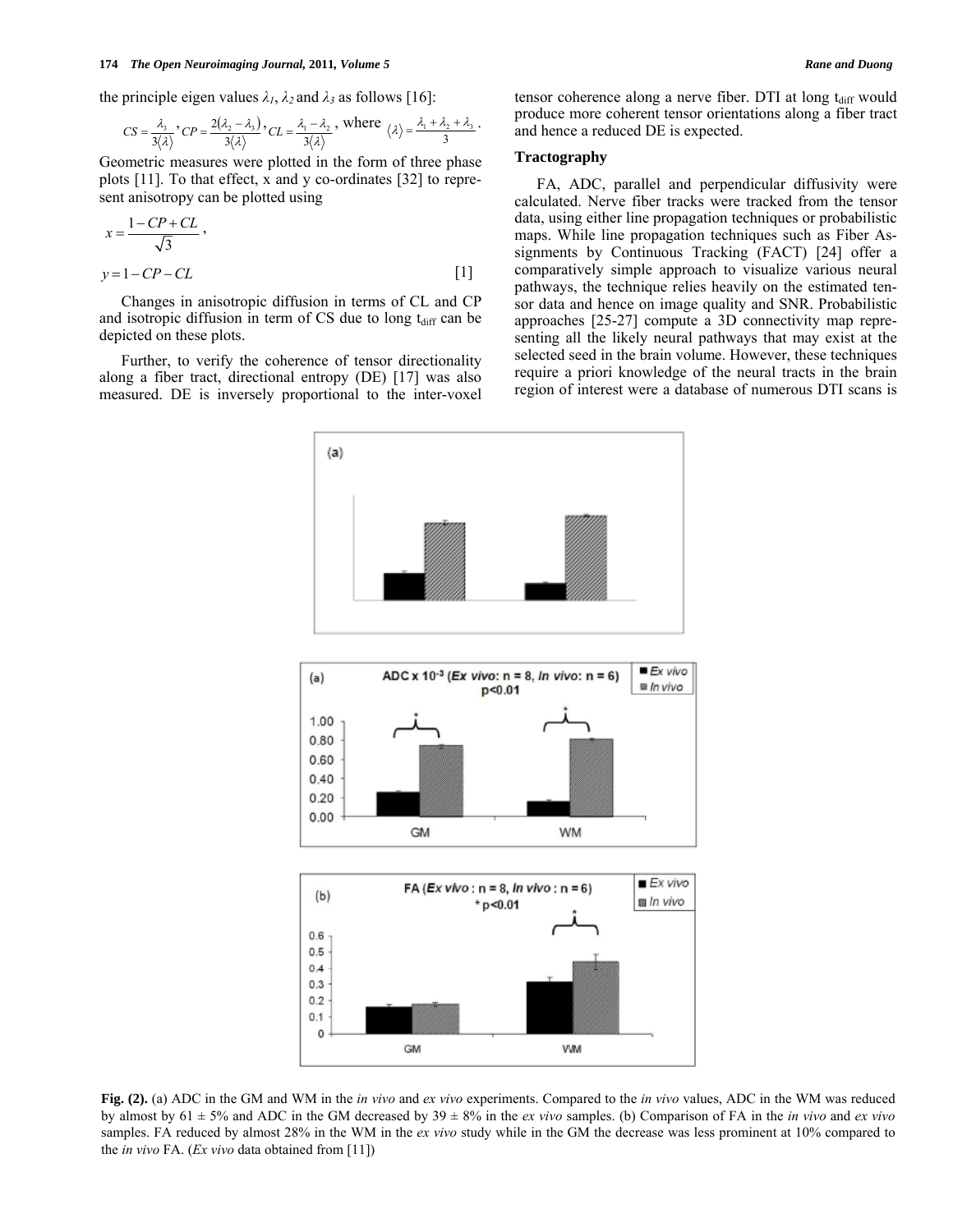**Table 1.** Effect of t<sub>diff</sub> on FA Values. Mean  $\pm$  SD (n = 8 *Ex vivo*, n = 6 *In Vivo*) (DSE Results for *Ex vivo* not Mentioned here – **Available in our Previous Study [11])** 

| $L_{diff}$ | 48 ms           | $192 \text{ ms}$ | p-value     |
|------------|-----------------|------------------|-------------|
| <b>GM</b>  | $0.15 \pm 0.02$ | $0.16 \pm 0.04$  | 0.6         |
| <b>WM</b>  | $0.31 \pm 0.03$ | $0.35 \pm 0.02$  | ${}_{0.05}$ |

**(A)** *Ex Vivo*

#### **(B)** *In Vivo*

| STEAM50 vs. STEAM200    |                  |                 | DSE vs. STEAM 200 |                      |                  |         |
|-------------------------|------------------|-----------------|-------------------|----------------------|------------------|---------|
| $t_{\text{diff}}$ 50 ms | $200 \text{ ms}$ | p-value         |                   | $DSE(48 \text{ ms})$ | $200 \text{ ms}$ | p-value |
| GМ                      | $0.17 \pm 0.01$  | $0.18 \pm 0.01$ | 0.8               | $0.18 \pm 0.01$      | $0.18 \pm 0.01$  | 0.7     |

required to obtain comprehensive information about the similarities and differences in each nerve fiber tract across different animals of the same species. In this study, tractography was performed using the *Diffusion TENSOR Visualizer* [28], a software package that uses an advanced line propagation method.

# **RESULTS**

#### **ADC and FA in** *Ex vivo* **and** *In Vivo* **Samples**

Fig. (**2**) shows the ADC and FA values in WM and GM for the *ex vivo* and *in vivo* studies using the typical DSE sequence. The ADC values in the fixed tissue were much lower than those in the *in vivo* data in the white matter WM  $(p < 0.01)$  (Fig. 2a). ADC was also measured in the fixed tissue and found to be  $0.27 \pm 0.02 \times 10^{-3}$  mm<sup>2</sup>/s in the grey matter as opposed to  $0.74 \pm 0.01 \times 10^{-3}$  mm<sup>2</sup>/s *in vivo*. The WM ADC in fixed tissue was  $0.16 \pm 0.02 \times 10^{-3}$  mm<sup>2</sup>/s and *in vivo*, it was  $0.81 \pm 0.02 \times 10^{-3}$  mm<sup>2</sup>/s. Surprisingly, WM ADC was higher than GM ADC, which also has been reported previously in some WM regions [29]. In addition, the ratio of parallel diffusivity to perpendicular diffusivity [i.e.,  $2\lambda_1$ /  $(\lambda_2 + \lambda_3)$ ] was 1.53  $\pm$  0.08 for *ex vivo* WM and 2.10  $\pm$ 0.08 for *in vivo* WM.

The FA values in the fixed tissue were also much lower

than those in the *in vivo* data in the white matter WM ( $p \le$ 0.01) (Fig. **2b**). FA decreased by 28% in fixed WM compared to *in vivo* WM. FA decrease in GM was much less  $(10\%)$ .

# **DTI at Long Diffusion Time**

 The *ex vivo* and *in vivo* WM and GM FA values at the two t<sub>diff</sub> are summarized in Table 1*. Ex vivo* GM FA was unchanged, whereas *ex vivo* WM FA increased by  $11.5 \pm 5.0\%$  $(p < 0.05)$  for  $t_{diff} = 196$  ms compared to  $t_{diff} = 48$  ms. Similarly, *in vivo* GM FA was unchanged, whereas *in vivo* WM FA increased by  $6.03 \pm 0.52\%$  for  $t_{diff} = 200$  ms compared to  $t_{diff}$  = 50 ms (p<0.01). Further, FA estimated with STEAM50 and DSE in the *in vivo* studies were not significantly different. Similar results were observed for the *ex vivo* study, thereby confirming that the DTI parameters evaluated with STEAM and DSE sequences do not differ significantly. SNRs calculated for the STEAM50, STEAM200 and DSE sequence were 24.58, 22.87 and 28.45 respectively.

 Three-phase plots were obtained for the *in vivo* experiments at  $t_{\text{diff}} = 50$  ms and  $t_{\text{diff}} = 200$  ms (Fig. 3a). The threephase plot shows voxels of the cortical terminations of the callosal fiber tract as shown in the inset. The tendency for linear anisotropic diffusion increased significantly ( $p < 0.05$ )



Fig. (3). Geometric measures of diffusion: CL, CP and CS are plotted as three phase plot. (a) Comparison of short and long t<sub>diff</sub> by STEAM from the same animal. (b) Comparison of DSE and long t<sub>diff</sub> by STEAM from the same animal. Light red dots indicate diffusion in voxels at short  $t_{diff}$  = 50 ms, Green dots represent diffusion in the same voxels at  $t_{diff}$  = 200 ms. At long  $t_{diff}$ , diffusion tends to be significantly (p < 0.05) more linearly anisotropic. The red and green squares represent the mean diffusivity at  $t_{\text{diff}} = 50$  ms and 200 ms respectively.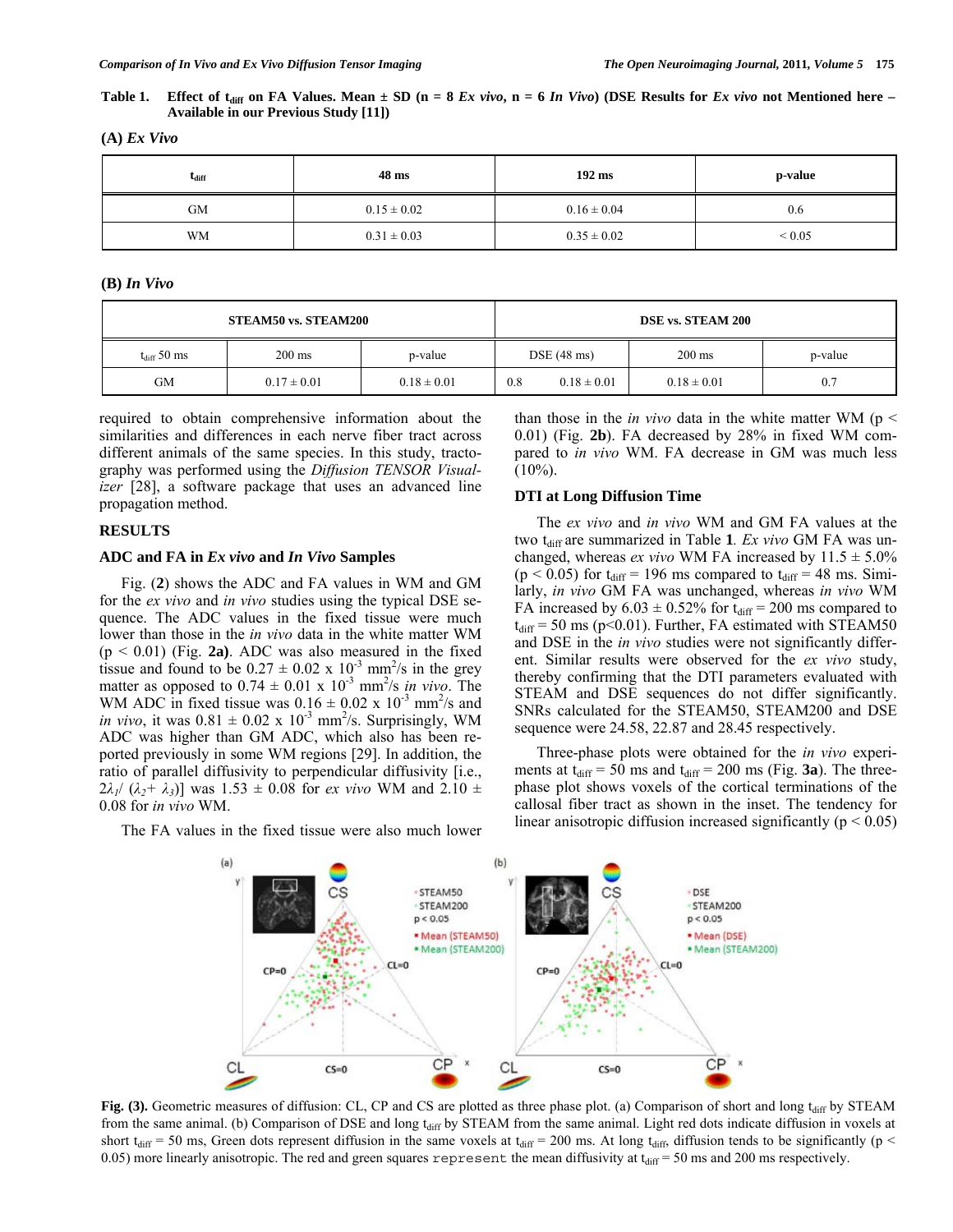| Table 2. | Directional Entropy ( $p < 0.05$ ) |  |
|----------|------------------------------------|--|
|----------|------------------------------------|--|

|                      | <b>STEAM50 vs. STEAM200</b> |                  | <b>DSE vs. STEAM200</b> |                  |  |
|----------------------|-----------------------------|------------------|-------------------------|------------------|--|
| $L_{diff}$           | $50 \text{ ms}$             | $200 \text{ ms}$ | $DSE(48 \text{ ms})$    | $200 \text{ ms}$ |  |
| Corpus Callosum      | $2.33 \pm 0.51$             | $1.93 \pm 0.48$  | $2.98 \pm 0.49$         | $2.60 \pm 0.48$  |  |
| Cortico-spinal tract | $2.00 \pm 0.54$             | $1.80 \pm 0.52$  | $2.46 \pm 0.48$         | $2.10 \pm 0.60$  |  |



**Fig. (4).** DTI tractography: For the *ex vivo* study, fiber tracking using (a) DSE, (b) STEAM48 and (c) STEAM192 is shown in the same sample. White arrows and a yellow bracket mark the regions of improvement (longer fibers) using long t<sub>diff</sub>. *In vivo* (d) short and (e) long t<sub>diff</sub> tractography results by STEAM sequence were obtained from the same animal. *In vivo* (f) DSE and (g) long t<sub>diff</sub> by STEAM sequence were obtained from the same animal.Arrows mark the regions of improvement (longer fibers) using long diffusion time. (*Ex vivo* tractography obtained from experimental data in [11])

at  $t_{diff}$  = 200 ms as opposed to  $t_{diff}$  = 50 ms. Similar results were also obtained with DSE sequence. Fig. (**3b**) compares the geometric measures of diffusion for DSE and STEAM200 in the cortico-spinal tract. DE along the same callosal fibers (Table **2)** were reduced significantly (p<0.01). Similar results were also obtained for the cortico-spinal tract. Thus the tensors along the nerve fiber pathway not only became more linearly anisotropic (i.e. directional) but also showed increased inter-voxel coherence. Comparison of the directional entropy revealed that DE decreased by  $17 \pm 4\%$ in the callosum and by  $10 \pm 2\%$  in the cortico-spinal tract at  $t_{diff}$  = 200ms as opposed to  $t_{diff}$  = 50 ms (p < 0.05). Comparison of DE between DSE and STEAM200 showed a decrease of  $12 \pm 2\%$  in callosum and of  $15 \pm 3\%$  in the cortico-spinal tract in STEAM200 ( $p < 0.05$ ).

 Tractography outcome for *ex vivo* and *in vivo* experiments at short and long t<sub>diff</sub> were compared (Fig. 4). The fibers traced at long diffusion time were much longer than those traced at short diffusion time. The length of fibers and the  $%$  increase in the length of fibers at long  $t_{diff}$  are tabulated in Table **3** for the fiber tracts in the internal capsule and corpus callosum. In the *ex vivo* experiments, the callosal fibers were  $14.6 \pm 5.8\%$  longer for the long t<sub>diff</sub> compared to short  $t_{diff}$ . In the *in vivo* experiments, the callosal fibers were 10.1  $\pm$  2.9% longer. Similarly, the increase in fiber length in the internal capsule was  $24.8 \pm 6.9\%$  for the *ex vivo* experiments and was  $7.3 \pm 2.8\%$  for the *in vivo* experiments for the long  $t_{diff}$  compared to short  $t_{diff}$ . In comparison with the conventional sequence, the increase in fiber length in STEAM200 with respect to DSE was  $6.2 \pm 1.5\%$  in the corpus callosum and about  $11.5 \pm 2.9\%$  in the internal capsule. Overall, in the acquired brain volume, the improvement in tractography was more significant in the *ex vivo* studies.

## **DISCUSSION**

The major findings of this study are: (1) FA and ADC of fixed tissue were markedly different from those of *in vivo* in our study. (2) DTI at longer  $t_{diff}$  increased WM FA, linear anisotropy, tensor magnitude and tensor coherence amongst adjacent voxels, and tractography outcome compared to DTI at short  $t_{diff}$ . Specifically, nerve fibers tracked in the corpus callosum and cortico-spinal tracts in the *in vivo* rhesus brains were significantly longer at long  $t_{diff}$  compared to short  $t_{diff}$ , consistent with our previous *ex vivo* study [11]. (3) The improvements in tractography and DTI characteristics at long diffusion time in the *in vivo* brains, however, were less pronounced than in the *ex vivo* brains reported earlier [11].

For the *in vivo* study, an isotropic resolution of 1 mm<sup>3</sup> was used, in contrast to the *ex vivo* studies with a high inplane resolution of 0.54 x 0.54 x 2 mm<sup>3</sup> acquired over  $\sim$ 20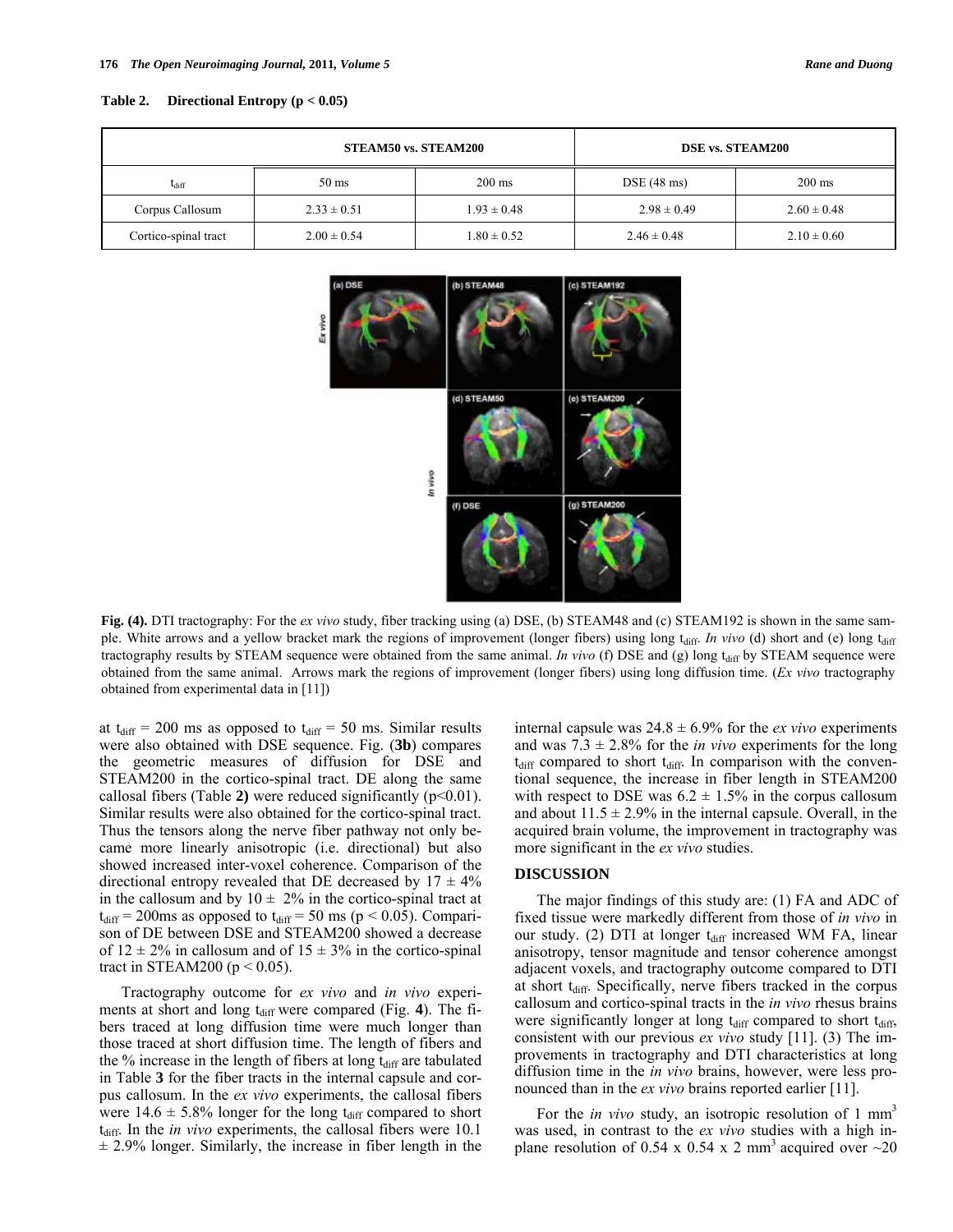|                      | <b>Corpus Callosum</b> | <b>Internal Capsule</b> | <b>Total Brain Volume</b> |
|----------------------|------------------------|-------------------------|---------------------------|
| Ex Vivo              |                        |                         |                           |
| STEAM48 vs. STEAM192 | $14.6 \pm 5.8$         | $24.8 \pm 6.9$          | $20.4 \pm 9.1$            |
| In Vivo              |                        |                         |                           |
| STEAM50 vs. STEAM200 | $10.1 \pm 2.9$         | $7.3 \pm 2.8$           | $8.5 \pm 3.6$             |
| DSE vs. STEAM200     | $6.2 \pm 1.5$          | $11.4 \pm 4.6$          | $6.3 \pm 2.2$             |

**Table 3. Percent Increases in Fiber Length and Brain Volume in the** *Ex vivo* **and** *In Vivo* **corpus callosum and internal capsule as a Result of Increased t<sub>diff</sub>.** 

hours [11]. Lower resolution in the *in vivo* experiments causes larger partial volume effects which could affect DTI results. This is in part constrained by the duration for which the animals can be placed under anesthesia as well as physiological (respiratory and cardiac) motion.

 The outcome of STEAM DTI at long diffusion time was compared with STEAM DTI at conventional diffusion time and also with the conventional spin echo DTI (DSE) sequence. T1 and T2 weightings for the WM and GM tissue with the STEAM and DSE acquisition are different. Signal intensity in the DSE sequence is affected more by protons with long T2 while in the STEAM sequence; protons with long T1 weigh more on the measured signal intensity. However, DTI parameters such as FA and ADC were not significantly different between STEAM50 and DSE, indicating that the tractography outcome is not significantly affected by different sequences.

# **Comparisons Between** *In Vivo* **and** *Ex vivo* **Tissue Properties**

 Protein cross-linking, dehydration, and tissue degradation in formalin fixation post-mortem could alter MRI tissue properties [30, 31]. Fixation shortens tissue T1 and T2 relaxation. Since the T2 values of the brain tissue, *in vivo*, are much longer than those measured *ex vivo*, *in vivo* scans have an advantage of higher SNR per acquisition. *In vivo* brain T1 is also comparatively longer, translating into better SNR in the DTI with STEAM acquisitions compared to *ex vivo*.

 Fixation decreases *ex vivo* ADC. The *in vivo* brain ADC was  $\sim 0.8$  x  $10^{-3}$  mm<sup>2</sup>/s and a b value of 1200 mm<sup>2</sup>/s produced e-fold attenuation which produced optimal diffusion weighting. The fixed brain ADC was  $0.16 \pm 0.02 \times 10^{-3}$  $mm<sup>2</sup>/s$  and a higher b value of 1700 mm<sup>2</sup>/s was used. Ideally, the b value for the tissue sample with an ADC of  $0.16 \pm 0.02$ x  $10^{-3}$  mm<sup>2</sup>/s would be  $\sim 4700$ mm<sup>2</sup>/s. The optimal b value could not be achieved in the *ex vivo* experiments because it was constrained by SNR. Importantly, due to the reduced ADC in fixed tissue samples, the  $t_{diff}$  of 48ms results in a rms displacement of 6 μm, whereas the root-mean-squared (RMS) displacement *in vivo* is 15  $\mu$ m. At a t<sub>diff</sub> of 196 ms in the *ex vivo* studies, this RMS displacement is approximately 14 μm and about 30 μm for the *in vivo* studies. Thus, the sampling of the diffusion space is expected to yield more improvement with increasing  $t_{diff}$  for the fixed brain than for the *in vivo* brain as observed.

 The study by D'Arceuil showed no significant change in FA values between *in vivo* and fixed samples at 7T [32]. However, fixation decreased FA 28% in WM and 10% in GM in our studies. This discrepancy could be due to different degree of tissue degeneration after post mortem [29,32]. Similar to the observation in the aforementioned study [32], the fiber bundles in our study were sparse in the fixed brain tissue compared to *in vivo*. Fixation also decreased fiber length, consistent with that reported previously.

# **Geometric Measures of Anisotropy and Directional Entropy**

 The geometric measures of diffusion anisotropy serve as excellent measures to determine whether the diffusion tensor in a voxel is linear, planar or spherical. Linear diffusion represents the presence of uni-directional nerve fibers, while planar diffusion represents the presence of multiple fiber directions. Spherical diffusion is equivalent to isotropic diffusion. This study showed that the diffusion along a fiber tract became more linear at long  $t_{diff}$  (200 ms), especially along the fiber terminations of the callosal tract in the cortical surface. Additionally, neighboring voxels showed more inter-voxel coherence of the tensor directions at long  $t_{diff}$ , consistent with the white matter anatomy in the cortical regions.

# **Tractography**

 Tractography in the acquired brain volume revealed that the length of the tracked fibers increased significantly with  $t_{diff}$  = 200 ms when compared with tractography outcome at  $t_{diff}$  = 50 ms. The major nerve fiber pathways such as the corpus callosum and the cortico-spinal tract were tracked. The fiber branches of the callosal tract were much more abundant at  $t_{\text{diff}} = 200$  ms (Fig. 3). Further, the fibers traced in the callosum and the internal capsule were much longer at long  $t_{diff}$  than at the conventional diffusion time. The improvements in tractography and DTI characteristics, although significant, were much less in the *in vivo* data which could be due to lower spatial resolution and fixation effect in the *ex vivo* study.

# **CONCLUSION**

 In conclusion, this study demonstrates that *in vivo* DTI at long diffusion time significantly improves tractography outcome. Although these improvements were of a lesser magnitude than the *ex vivo* results, these *in vivo* experiments reinforce our findings that DTI tractography at long diffusion time significantly improves tracking of smaller fibers in regions of low fractional anisotropy. The use of long diffusion